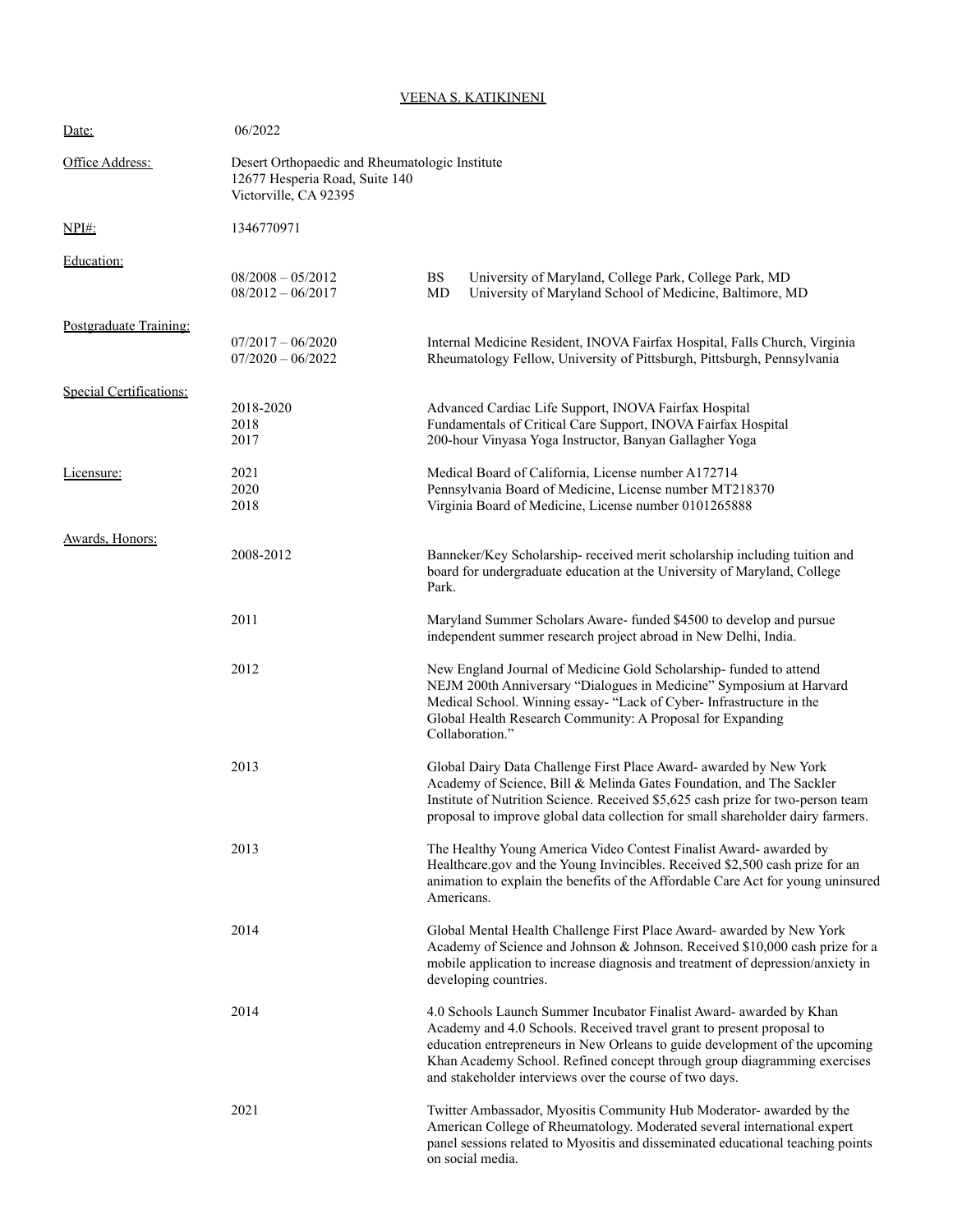| Memberships in Professional and Scientific Societies: |                     |                                                                                                                                                                                       |
|-------------------------------------------------------|---------------------|---------------------------------------------------------------------------------------------------------------------------------------------------------------------------------------|
| National Societies                                    |                     | 08/2018 - Present American College of Rheumatology<br>08/2017 - 08/2020 American College of Physicians                                                                                |
| <b>Local Societies</b>                                | $07/2020$ - Present | Pennsylvania Rheumatology Society<br>$08/2018 - 06/2020$ DC Rheumatism Society                                                                                                        |
| <b>Editorial Positions:</b>                           |                     | 01/2018 - 12/2021 Reviewer, American College of Rheumatology Reading Room- Med Page Today                                                                                             |
| Academic Committees:                                  |                     | $08/2017 - 06/2020$ Graduate Medical Education Quality Improvement & Patient Safety Committee,<br><b>INOVA Fairfax Hospital</b>                                                       |
| Presentations by Invitation:                          | 06/2020             | Morbidity & Mortality Conference- Department of Internal Medicine, INOVA Fairfax Hospital,<br>Falls Church, VA.                                                                       |
|                                                       | 05/2020             | Endocrinology ABIM Review: Pituitary, Adrenal, Thyroid, Reproductive Systems. Internal<br>Medicine Residency Program, INOVA Fairfax Hospital, Falls Church, VA.                       |
|                                                       | 05/2020             | Rapid Response Report: Toxidromes. Internal Medicine Residency Program, INOVA Fairfax<br>Hospital, Falls Church, VA.                                                                  |
|                                                       | 04/2020             | Cardiac Sarcoidosis Review. Internal Medicine Residency Program, INOVA Fairfax Hospital,<br>Falls Church, VA.                                                                         |
|                                                       | 02/2020             | Case Presentation- Severe Malaria. Internal Medicine Residency Program, INOVA Fairfax<br>Hospital, Falls Church, VA.                                                                  |
|                                                       | 01/2020             | Endocrinology ABIM Review: Diabetes & Lipids. Internal Medicine Residency Program,<br>INOVA Fairfax Hospital, Falls Church, VA.                                                       |
|                                                       | 01/2020             | Journal Club: Mortality & Cardiovascular Disease in Type 1 and Type 2 Diabetes. Internal<br>Medicine Residency Program, INOVA Fairfax Hospital, Falls Church, VA.                     |
|                                                       | 12/2019             | Case Presentation- Grave's Disease. Internal Medicine Residency Program, INOVA Fairfax<br>Hospital, Falls Church, VA.                                                                 |
|                                                       | 06/2019             | Guided Imagery for Inpatient Management of Rheumatic Disease. American College of<br>Rheumatology Research Workshop. Washington, D.C.                                                 |
|                                                       | 05/2019             | Inpatient IV Access in Patients with GI Bleed. Podium presentation at INOVA Graduate<br>Medical Education Quality Improvement Symposium. INOVA Fairfax Hospital, Falls Church,<br>VA. |
|                                                       | 05/2019             | Journal Club: Montelukast in chronic lung allograft dysfunction after lung transplantation.<br>Internal Medicine Residency Program, INOVA Fairfax Hospital, Falls Church, VA          |
|                                                       | 02/2019             | Case Presentation-Hemoptysis in a Renal Transplant Patient. Internal Medicine Residency<br>Program, INOVA Fairfax Hospital, Falls Church, VA.                                         |
|                                                       | 02/2019             | Case Presentation-Arthritis & Immune Checkpoint Inhibitors. Internal Medicine Residency<br>Program, INOVA Fairfax Hospital, Falls Church, VA                                          |
|                                                       | 01/2019             | Atypical atypical HUS. Medicine-Pathology-Radiology conference presentation. Department of<br>Internal Medicine, INOVA Fairfax Hospital, Falls Church, VA.                            |
|                                                       | 08/2018             | Journal Club: ECMO for Severe ARDS. Internal Medicine Residency Program, INOVA<br>Fairfax Hospital, Falls Church, VA                                                                  |
|                                                       | 07/2018             | Hematology/Oncology ABIM Review. Internal Medicine Residency Program, INOVA Fairfax<br>Hospital, Falls Church, VA                                                                     |